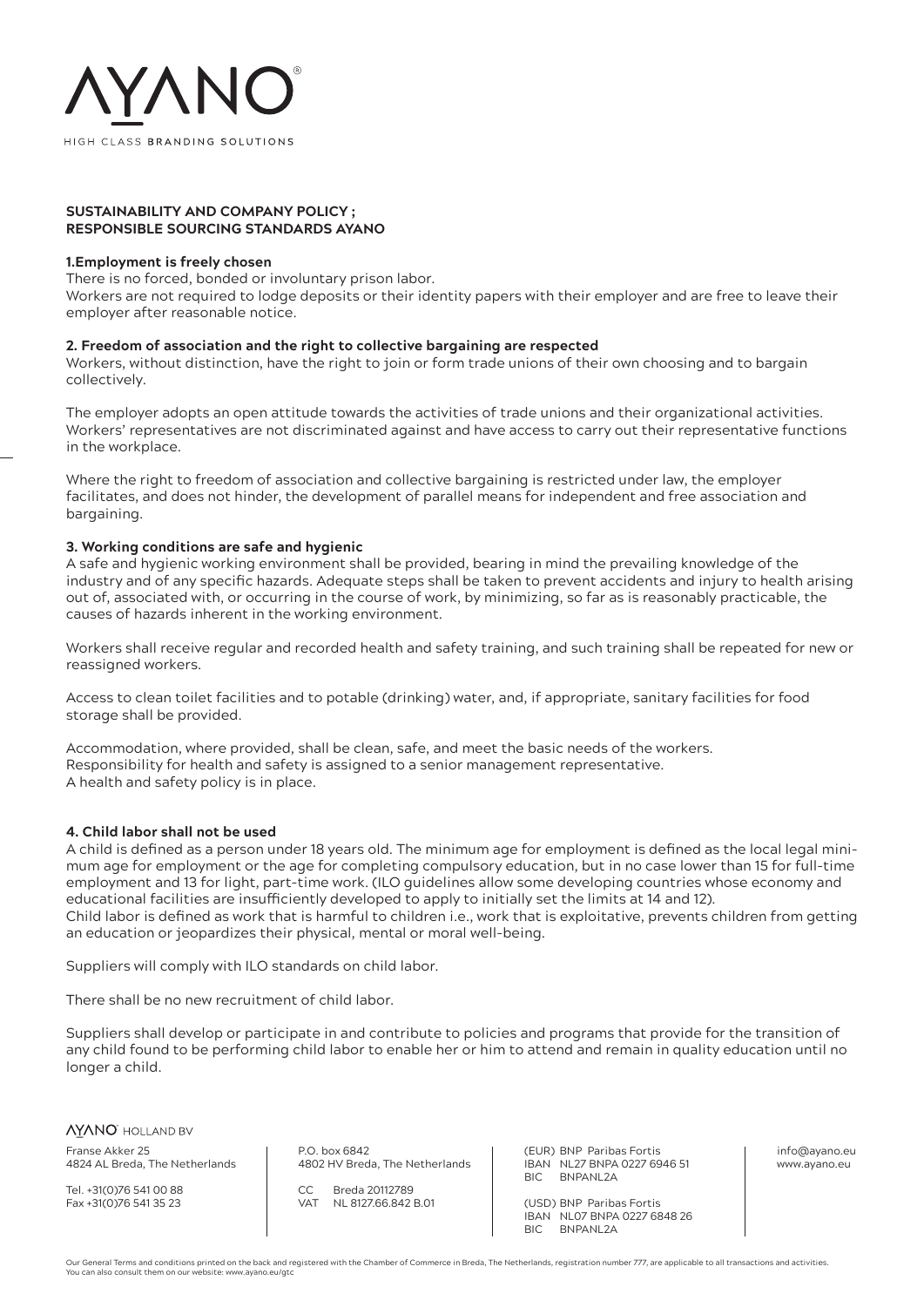

Children and young persons under 18 shall not be employed at night or in hazardous conditions.

## **5. Fair wages are paid**

Wages and benefits paid for a standard working week meet, at a minimum, national legal standards or industry benchmark standards.

All workers shall be provided with written and understandable information about their employment conditions in respect to wages before they enter employment and about the particulars of their wages for the pay period concerned each time that they are paid.

Deductions from wages as a disciplinary measure shall not be permitted nor shall any deductions from wages not provided for by national law be permitted without the expressed permission of the worker concerned. All disciplinary measures should be recorded.

## **6. Working hours are not excessive**

Working hours comply with national laws and benchmark industry standards.

In any event, workers shall not on a regular basis be required to work in excess of 48 hours per week and shall be provided with at least one day off for every seven day period on average.

Additional overtime shall be voluntary, shall not regularly exceed 12 hours per week, shall not be demanded on a regular basis and shall always be compensated at a premium rate.

## **7. Discrimination is prohibited**

There is no discrimination in hiring, compensation, access to training, promotion, termination or retirement based on race, caste, national origin, religion, age, disability, gender, marital status, sexual orientation, union membership or political affiliation.

### **8. Temporary workers are treated fairly**

Employment of temporary workers must comply with relevant national employment laws.

Workers who are continually employed on a series of temporary contracts are potentially missing out on the benefits of permanent employment such as holiday and sick pay. Suppliers must be able to demonstrate they do not keep temporary employees on a series of short-term contracts to avoid providing them with the benefits of permanent employment.

# **9. Any harsh or inhumane treatment of employees is prohibited and prevented**

Physical abuse or discipline, the threat of physical abuse, sexual or other harassment and verbal abuse or other forms of intimidation shall be prohibited.

A formal disciplinary and grievance appeal procedure with documented records of individual disciplinary hearings exists. Such a procedure will support fair treatment of workers.

# **10. Environmental protection**

Suppliers carry out their activities in accordance with national laws, regulations, administrative practices and policies relating to the preservation of the environment of the countries in which they operate as well as in accordance with relevant international agreements, principles, objectives, responsibilities and standards with regard to the environment.

There is a documented environmental policy, signed by the Managing Director or equivalent.

The main areas of environmental impact are identified and documented. This should include as a minimum:

- The consumption of energy, water and other natural resources;
- All significant polluting emissions, discharges and wastes; and

– Impacts on biodiversity, for example, from the destruction of natural habitats, the use of agro-chemicals and the use of genetically modified crops (GMOs).

Evidence of controls and programs in place to address environmental impacts is available. Written confirmation of compliance with local and national environmental regulations is available.